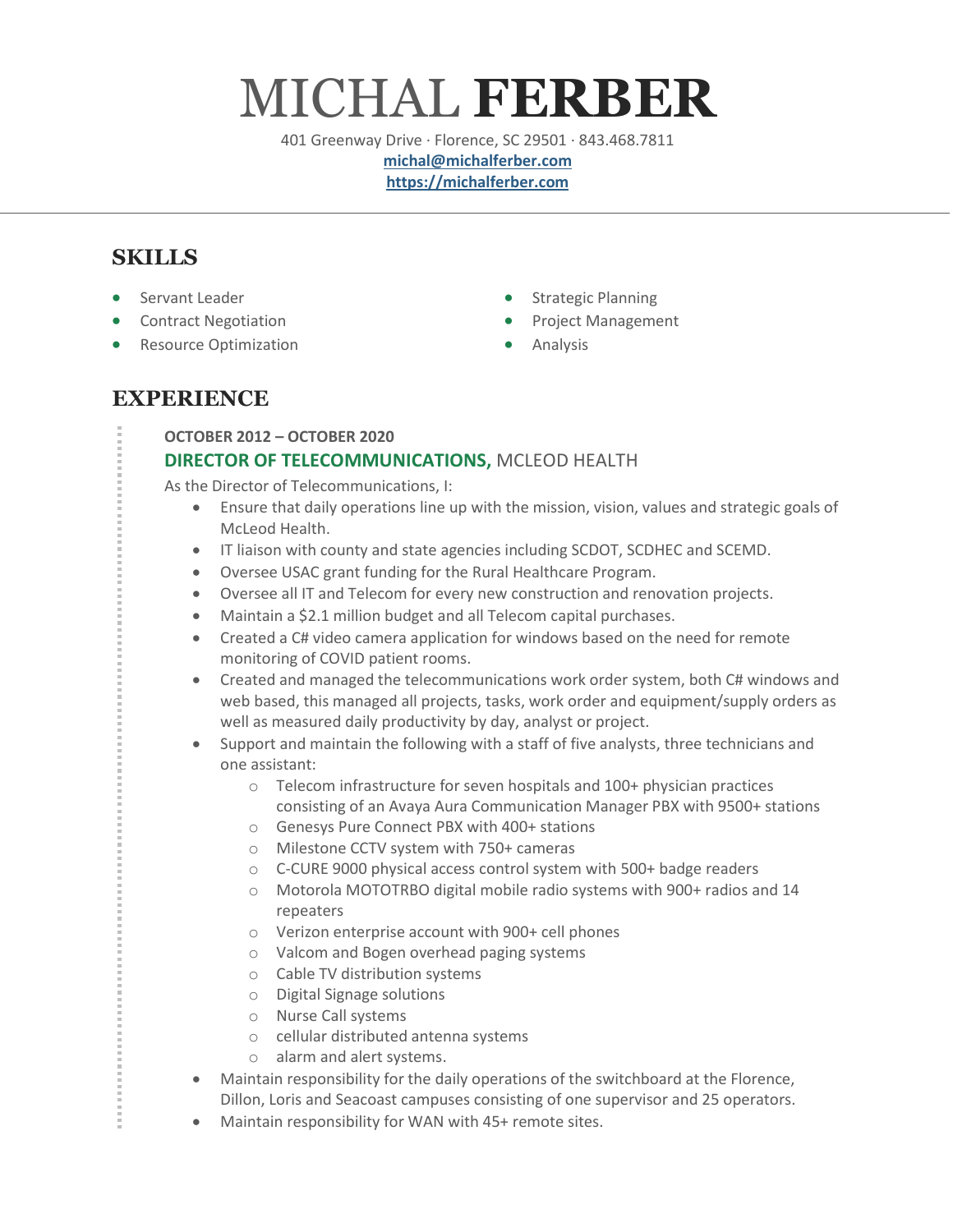#### **APRIL 2010 – JULY 2013 FOUNDER, CHAIRMAN OF THE BOARD, FAITH CHRISTIAN ACADEMY**

As the Chairman of the Board, I:

- Started a Christian school, budget, hiring teachers, establishing policies and procedures, finding and negotiating a space for the school to operate from and establishing accounting practices.
- Oversaw the board and worked directly with the school administrator to ensure the vision, mission and values were being implemented.
- The co-spokesman for events alongside of the school administrator.

#### **FEBRUARY 2007 – OCTOBER 2012**

## **TELECOMMUNICATIONS MANAGER,** MCLEOD HEALTH

As the Telecommunications Manager, I:

- Oversaw daily operations for the department, managed the budget and maintained infrastructure for three hospitals and 60+ physician practices.
- Managed the 24/7 switchboard for the Florence campus which employs 12 operators.
- Implemented a VOIP phone system and successfully deployed 300 wireless phones, today the system has 1200+ phones.

#### **AUGUST 2005 – FEBRUARY 2007**

#### **DEVELOPER,** TAYLOR DATA SYSTEMS, INC.

As a developer, I:

- Consulted with a worldwide steel manufacturer to provide a custom application which tags all finished products using VB.net and XML web services to interface with the Ross ERP system.
- Provided custom software solutions for clients using the Microsoft .NET Framework, VB.net, C#, Microsoft SQL Server, Oracle, Web Services and XML.
- Managed the in-house Cisco network, Windows Servers and NEC phone switch.

#### **AUGUST 2005 – PRESENT**

## **VICE PRESIDENT OF OPERATIONS,** GRACE SCHOOL ASSOCIATIONS, INC.

As the Vice President of Operations, I:

- Maintain, Support and Procure all IT equipment and systems. This includes Azure and Office 365 environment as well as hosted PBX, websites and network.
- Developed a membership management system in C# and SQL Server for the office to keep track of all accountability and reporting for home schools and students.
- Manage all contract negotiations and prepare budgets for the President to sign.

#### **NOVEMBER 2004 – AUGUST 2005**

#### **SOFTWARE ENGINEER,** KNIGHT SOFTWARE, INC.

As an engineer, I:

- Programmed VB6 and VB.net code to build features and enhancements for the KIS line of products.
- Co-engineer in the development of a new web-based product using ASP.net, VB.net, and SQL Server 2000.
- Assisted the helpdesk with technical support calls.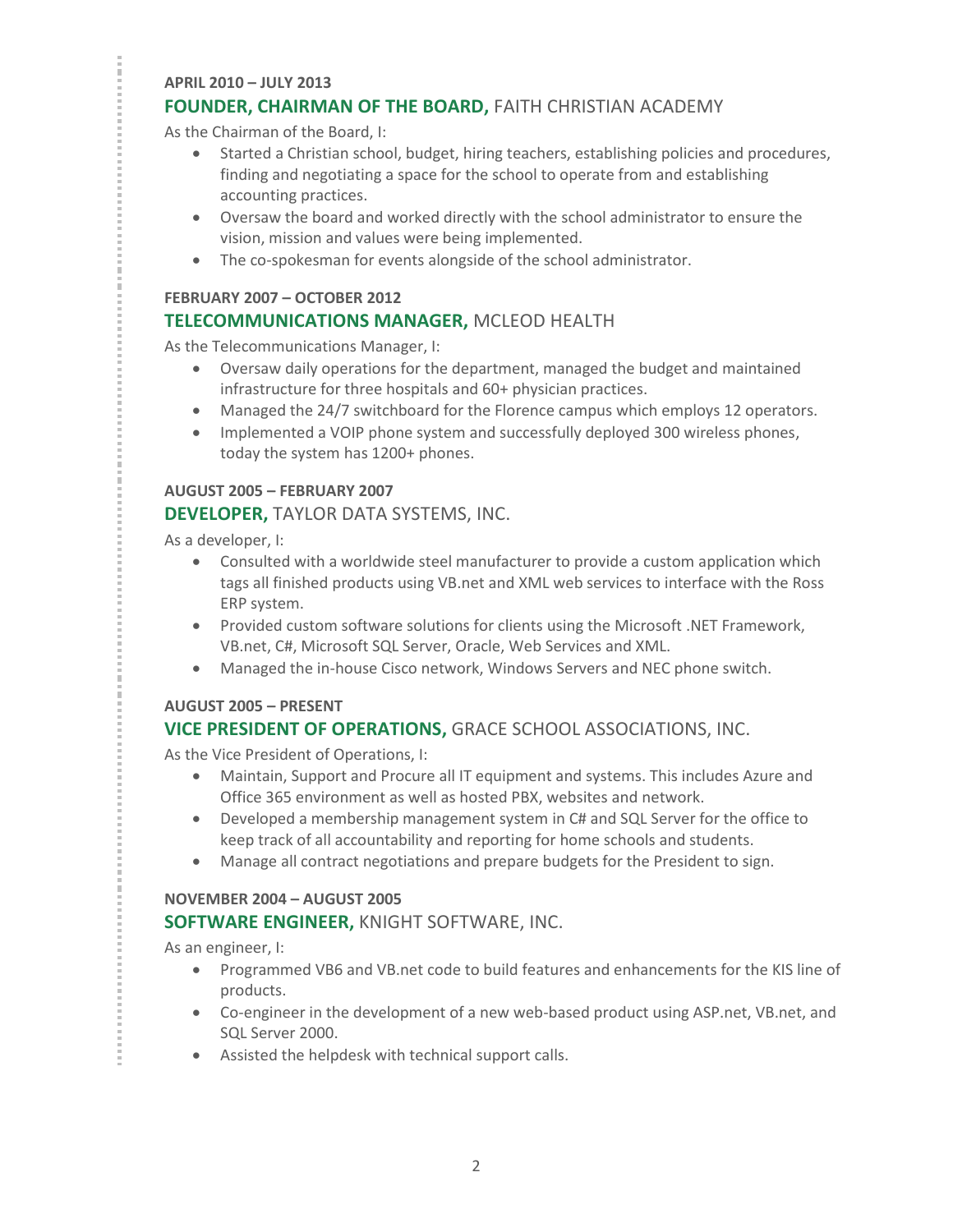#### **JUNE 2000 – NOVEMBER 2004 NETWORK ANALYST,** MCLEOD HEALTH

As a network analyst, I:

- Implemented and maintained an I3 Windows Server-based PBX used in the call centers company-wide.
- Created a bed-tracking program to track the status of hospital beds and their status in real-time. The program was written in VB6 and ASP with a SQL Server 7 backend. It was written to support multiple sites so that it could be implemented at other hospitals. The front-end of the application was an IVR, and there was also a web interface for administration and reporting. Also, the application was accessible over the wireless network on a pocket pc and integrated with the hospital EMR with an HL7 interface.
- Designed, programmed and managed the in-house TCP/IP management web application to track use of TCP/IP addresses throughout the network using ASP and SQL Server 7.
- Worked as part of the Client/Server team managing more than 400 applications distributed among 250 Novell Netware and Microsoft Windows servers.
- Managed Citrix and Microsoft IIS web farms. Citrix farms included NFuse 1.7, Metaframe 1.8, CSG and Metaframe XPe. Web farms included Microsoft IIS 4 and 5 and 6.
- Worked extensively in the maintenance and design of the Microsoft SQL 6.5, 7.0 and 2000 database servers.
- Assisted in the management of both the WAN and LAN for both wired and wireless environments, as well as the software and patch distribution systems.
- Assisted the Client/Server team in maintaining Windows NT, 2000 and Novell directories.
- Developed various reports using Crystal Reports connecting to Access, Lotus and SQL Server.

#### **FEBRUARY 1999 – JUNE 2000**

## **PROJECT MANAGER,** NETCOM INFORMATION SYSTEMS

As a project manager, I:

- Designed, programmed and managed the in-house ASP web application with an SQL Server 7 database that tracked work orders, technician performance, replacement parts and monthly budgets.
- Provided and implemented network solutions for clients across North and South Carolina utilizing Microsoft and Cisco technologies.
- Programmed an easy-to-use Windows CE application using VB6 and the VB toolkit with an Access 2000 database for CP&L linemen to use for inventory.

## **MARCH 1998 – FEBRUARY 1999**

## **CONSULTANT,** SELF-EMPLOYED

During this time, I consulted for the following companies:

- Local Company Installed, configured and managed their in-house Microsoft NT network, which consisted of Microsoft Exchange, Microsoft SQL and Microsoft IIS servers.
- Local Company Founded and managed a web hosting company.
- Redstone Arsenal Provided a solution to take x-ray images of warheads using high-end graphic workstations and high-speed digital cameras.
- Lockheed Martin Worked with a programming team to design a robotic motion control system that would allow personnel the ability to take x-ray images and inspect missiles from a remote location.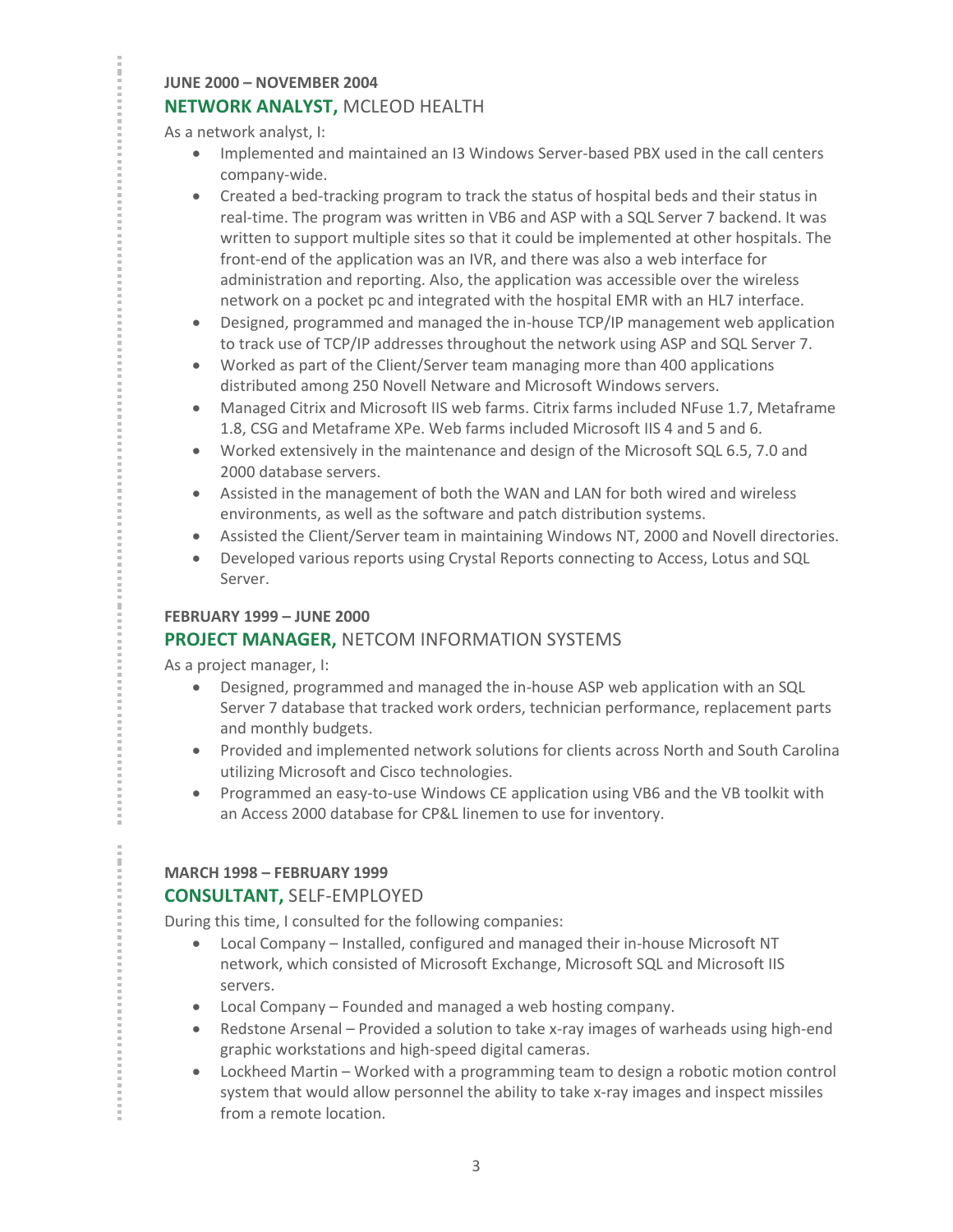- Warner Robins Air Force Base/TMACS Worked with a programming team to migrate the TMACS First Article database from a proprietary mainframe database to a web application that ran on the Microsoft NT platform integrated with a SQL database.
- Warner Robins Air Force Base/TMACS Installed, configured and managed their Microsoft NT network, which consisted of Microsoft IIS servers.
- NETcom Information Systems Installed and configured Cisco routers and switches for clients across North and South Carolina.

#### **JUNE 1997 – MARCH 1998**

#### **SUPPORT ANALYST & PROGRAMMER,** COMPUTER DIMENSIONS, INC.

As a support analyst and programmer, I:

- Worked on the ACS helpdesk team for multiple software packages.
- Served as the head support analyst for all ACS AIX clientele.
- Worked on the ACS software testing and beta team.

#### **APRIL 1996 – JUNE 1997**

#### **CHIEF TECHNOLOGIST,** VICTORY INDUSTRIES, INC.

As the chief technologist, I:

- Installed, configured and managed the in-house Microsoft NT network, which consisted of Microsoft SQL servers and Microsoft IIS servers.
- Designed and implemented the migration of the in-house Microsoft NT 3.51 network to the Microsoft NT 4 network.
- Installed, configured and managed a 4-city WAN, which consisted of Microsoft NT servers and Cisco routers.

# **CERTIFICATIONS**

**JANUARY 2020**

**SIP SSCA CERTIFICATION**

THE SIP SCHOOL (A VOCALE LTD COMPANY), LICENSE 1577994324986-24109

**JANUARY 2019 MILESTONE CERTIFIED INTEGRATION TECHNICIAN (MCIT)** MILESTONE SYSTEMS

#### **JUNE 2015**

#### **MILESTONE ADVANCED CERTIFICATION**

MILESTONE SYSTEMS, LICENSE OV-MILE-DEN-0613-1

**OCTOBER 2013 CERTIFIED C-CURE 9000 SYSTEM MANAGER** SOFTWARE HOUSE, LICENSE EU7090

**NOVEMBER 2010 CERTIFIED HEALTHCARE EMERGENCY PROFESSIONAL - MASTER LEVEL**